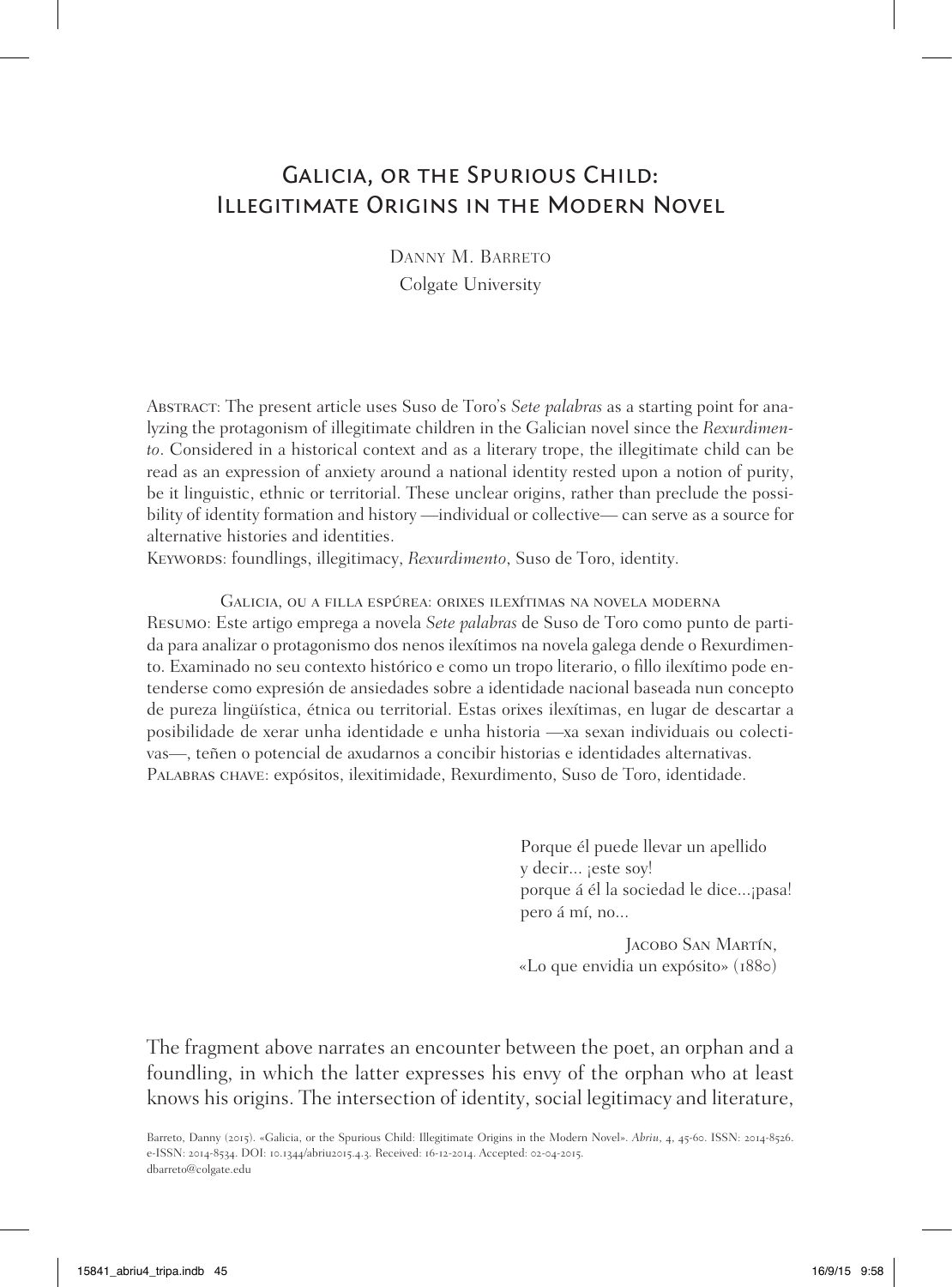a recurrent element of 19th century fiction*,* appears as a site of tension in Suso de Toro's *Sete palabras* (2009). The novel invites us to think not only about how a dubious origin requires a questioning of the constitutive elements of Galician identity, but also prompts an analysis of the untold history of foundlings, orphans and illegitimate children. Despite their social invisibility, these were the ubiquitous subjects and protagonists in the narrative fiction of the *Rexurdimento*. De Toro's novel establishes a connection with this literature, inviting us to rethink illegitimacy as a productive element of Galician identity rather than a source of shame.

Contemporary Galician literature, as Cristina Moreiras-Menor has argued, «supone un espacio ideal para abordar cuestiones de nación, canon literario nacional y sujeto/subjetividad nacional» (2011: 152). Many of these questions arise from the gaps in cultural and historical memory, whether related to war, emigration, exile, gender, language or any other elision in the dominant national narrative. In order to address these, both artists and scholars have been turning to a narrative characterized by «nuevas estrategias que ofrecen —y/o recuperan— reflexiones sobre el pasado y la memoria cultural y las nuevas maneras de leer y narrar la especificidad cultural gallega en el presente» (2011: 152). Within this context, de Toro's novels have been deemed exemplary for their interrogations of the past and explorations of the rifts within cultural memory and collective identity (Moreiras-Menor 2011; Romero 2012; Sánchez 2009, 2011; Gómez-Montero 2012; Richardson 2002). It is through this «función anamnésica» that imbues his writing, Javier Gómez-Montero claims, that de Toro establishes «la legitimación de la novela contemporánea para reivindicar las memorias aniquiladas» (2012: 42).

Questions of legitimization, literature and memory lie at the center of *Sete palabras*, an autobiographical novel that leads the reader in pursuit of Faustino, the paternal grandfather of the narrator/author. Faustino left his wife and children to find work in Cuba, disappearing a short time later without trace. When the narrator was growing up, his grandfather's absence was enshrouded in silence, myth and mystery. At the age of 50, with his grandmother deceased and his father's health severely impaired after a series of strokes, uncovering the history of this man has become the narrator's obsession, feeling that as the third generation of de Toro men it is he «o que ten que cavar» (2009: 33). Critics have focused on the novel's place in de Toro's evolving professional trajectory, considering «el texto hasta ahora más personal de Suso de Toro y en el que él mismo —como persona y escritor— se transfigura en personaje litera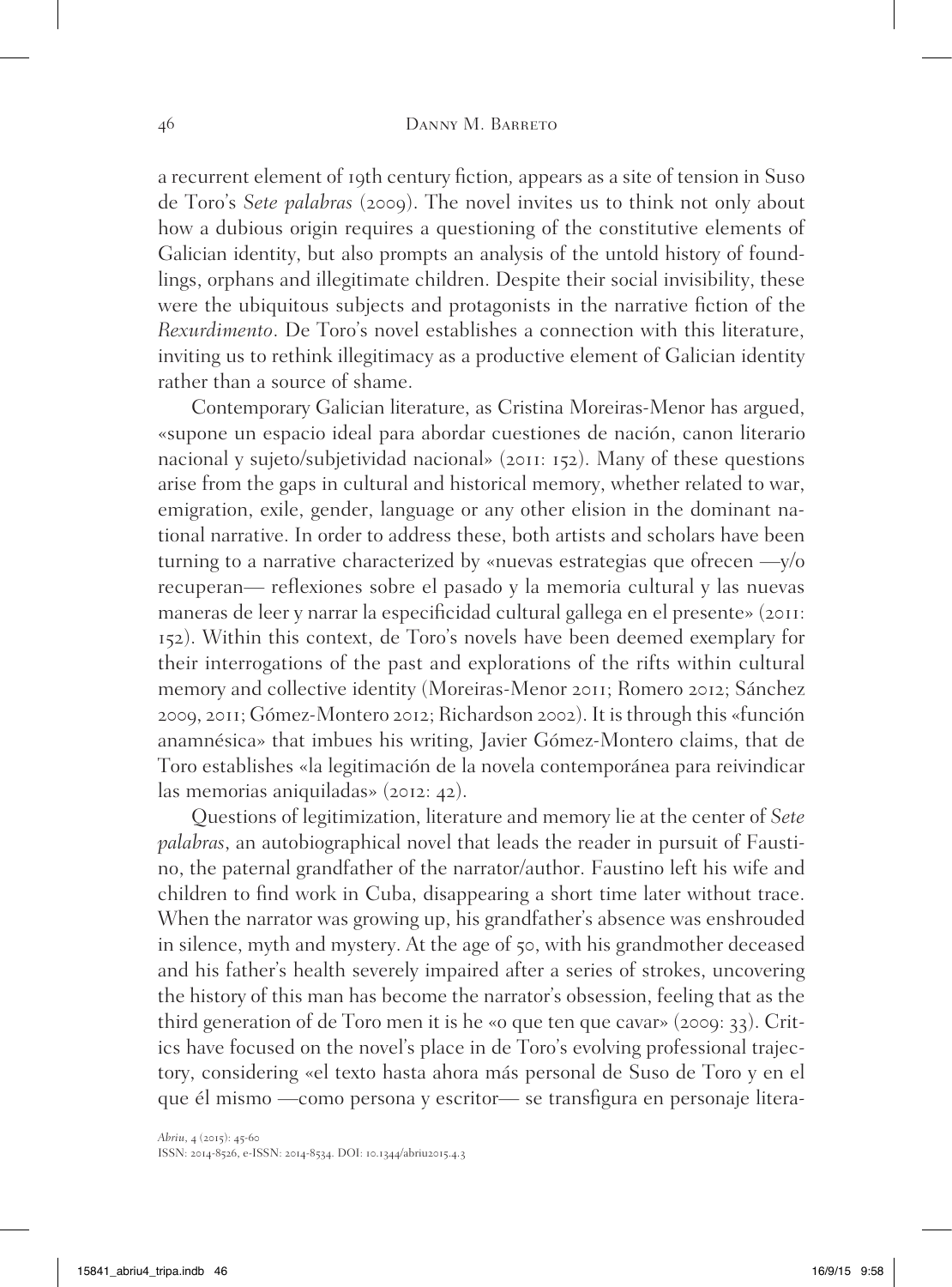rio interpelado en la novela bajo el auspicio de la segunda persona personal» (Gómez-Montero 2012: 57). The author's move away from urban spaces towards the self as a problematic site of memory represents an important variation on a trope in his oeuvre. Yet, the ruptures and absences in that personal history expose the cracks in a collective history and cultural identity.

Few clues are offered by the scant documentation from the late 1800s in the hospitals and orphanages the narrator visits in search of information about Faustino. At the end of the paper trail, he uncovers a single word intended to abridge Faustino's entire existence: «expósito», «a marca dunha natureza particular e á parte» (Toro 2009: 140). The discovery that his grandfather was a foundling not only leaves the narrator with a truncated lineage but also unsettles his self-importance as a modern intellectual and his sense of belonging to a particular cultural milieu. Unable to uncover documented facts, he resorts to interviews, photographs and speculation. Through this process he learns that «[c]ada familia selecciona as lembranzas, as personaxes, para compor a súa historia» (2009: 147). In his particular family narrative —«historias de abandonos» (2009: 155)— relatives become characters, and literary fictions complement historical accounts and incomplete records. Instead of the history he hoped to write, de Toro's investigation results in a novel, a literary family history whose voids can only be filled by fiction and conjecture.

In order to accomplish this, *Sete palabras* draws on a breadth of sources from world literature, ranging widely from works by James Joyce, Franz Kafka, Claudio Rodríguez, Graham Green and Seamus Heaney to *El Lazarillo de Tormes*. Scholars such as Mariela Sánchez (2011) and Gómez-Montero (2012) have analyzed the ways this particular novel brings autobiography and fiction to bear upon one another, both furthering and problematizing the memory work typical of de Toro's writing. Due to the narrator's professed tendency to «literaturiza[r] de máis» lived experience (Toro 2009: 140), or what Sánchez refers to as the novel's «plusvalía de literaturización» (2011: 4), *Sete palabras* can be read, I would argue, as much as a narrative about the creation of a personal history as of a literary one. Interestingly, in this complex literary lineage that de Toro traces, none of the novel's myriad intertextual references pertain to 19th century Galician writing. Yet, *Sete palabras*—albeit perhaps unintentionally—revisits and rearticulates the anxiety of origin, illegitimacy and abandonment that were central themes in many of the Galician novels of the *fin de siècle*. The narrative prose written during the *Rexurdimento* not only has foundlings, orphans and/or illegitimate children as its protagonists, but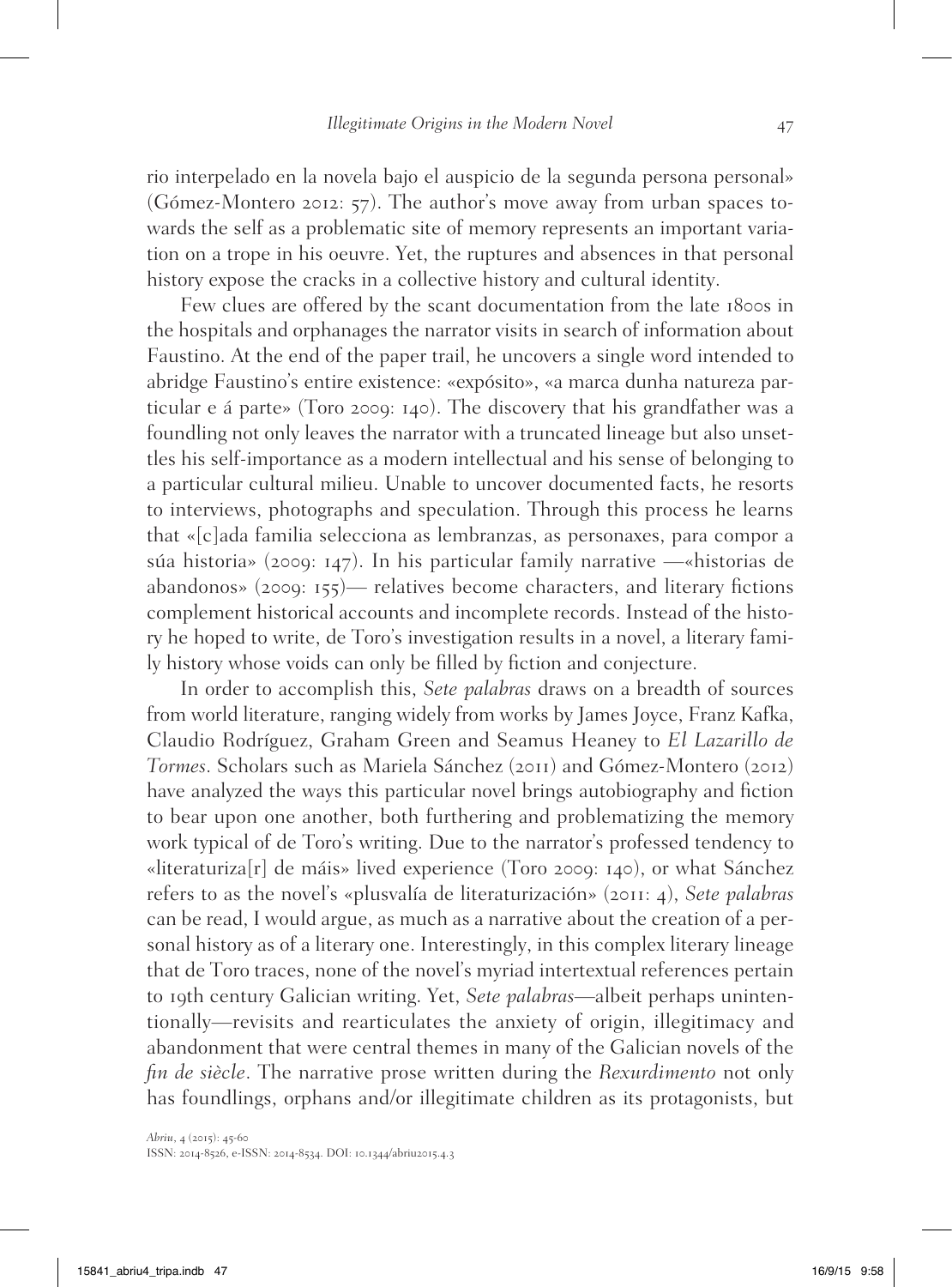has also seen its own role in the formation of a national literary canon largely ignored, and as such delegitimized.

As shown below, de Toro's novel provides a context in which to consider the obstinacy of illegitimacy as a part of Galician identity and literary history at a time when many scholars' concerns center precisely on questions of legitimacy. Through a personal search for origins, *Sete palabras* parallels the more collective struggles to locate and define *galeguidade* in which literary historians and other critics are currently engaged. The relationship between illegitimacy as a theme in fiction and anxiety around national literary identity formation has been studied previously in the novel of the *Rexurdimento* (Barreto 2011a), and in the narrative of Carvalho Calero in the 1950s and 1980s (Miguélez-Carballeira 2013: 153-166). In those works, issues of gender, class, history, modernity, language and sexuality are inextricably linked. Unlike the novels analyzed by Helena Miguélez-Carballeira, *A xente da Barreira* (1951) and *Scórpio* (1987), in which illegitimacy is idealized and the bastard child is celebrated «as uncanny and superior, a creature of the threshold, effortlessly progressing from precocious poetic genius to national martyr by virtue of his clever avoidance of traditional societal —and sexual— laws» (2013: 161), in de Toro's work, a seemingly complete identity begins to unravel because of the discovery of a foundling in the family tree. Through his writing, de Toro signals several of the fissures in national identity as well as omissions from its history —both social and literary— while accepting these exclusions as a potential source of alternative histories and identities. The particular history of foundlings alluded to in *Sete palabras* harks back to a silenced history and continues in a long novelistic tradition within Galicia, even if those literary origins are repressed or unrecognized by the author himself.

#### FOUNDLINGS IN THE 19TH CENTURY

The narrator/author's quest traverses many of the topoi of Galician identity: territory, language, emigration, and the 19th century. The writer's journey leads him from present-day Santiago de Compostela to Zamora and Cuba, and back as far as the 1800s. These spaces and times, when read metaphorically, represent the territorial and temporal limits of modern Galician identity: the linguistic/national border, the experience of emigration, and the *Rexurdimento* respectively. Although fiction allows the narrator to fill some of the gaps in his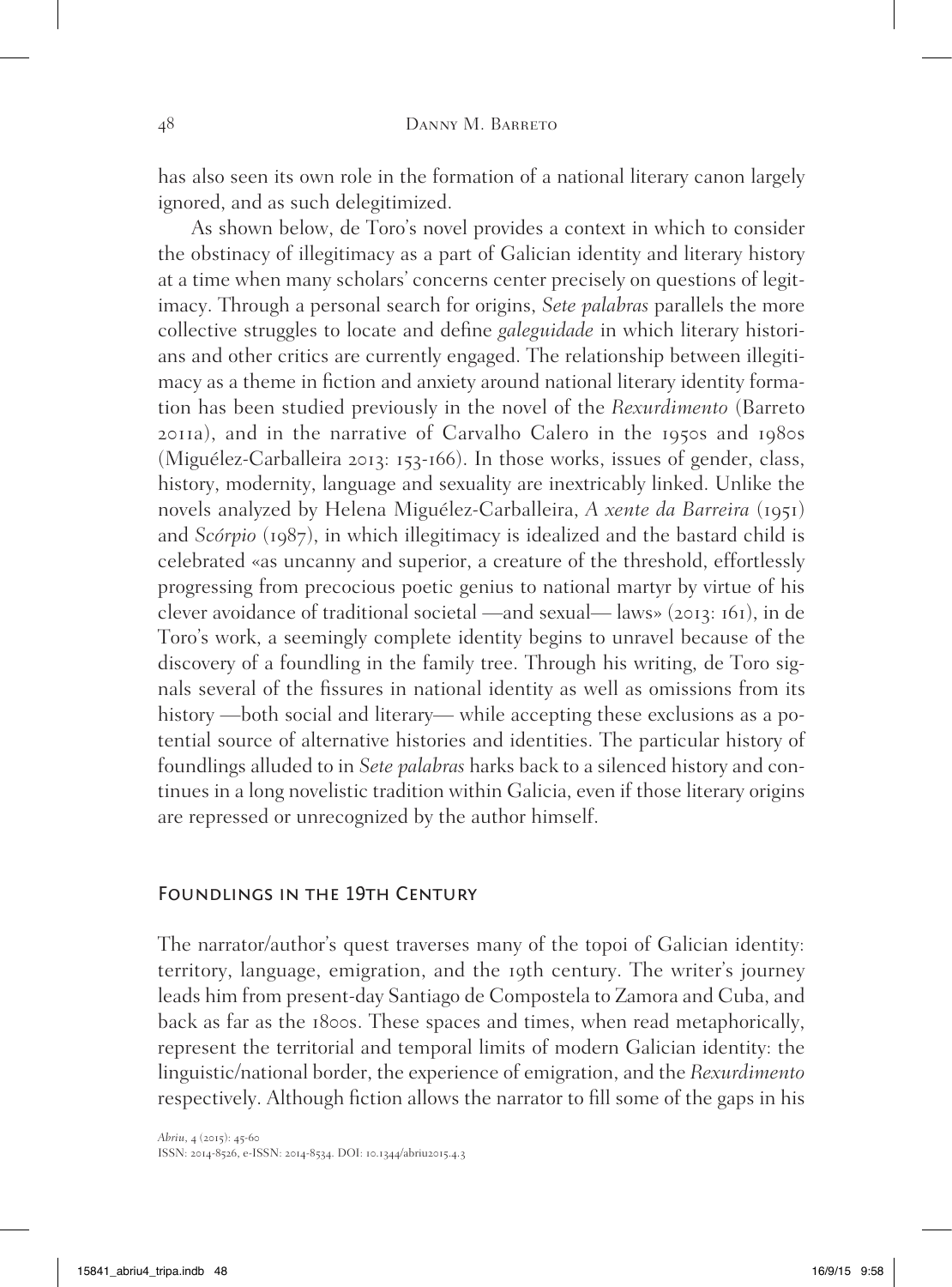personal story, *Sete palabras*, as Gómez-Montero points out, also grapples with «dos aspectos muy específicos de la memoria social largamente reprimidos»: orphans and emigrants (2012: 57). While there is not much written on the history of orphans in Galicia, there is some documentation which does indicate that there is a rich, complex history of marginalized voices and lives to be explored.

Turning to a 1796 manuscript written by Marcos Marín, a professor of medicine in Santiago de Compostela, it is clear that the number of children abandoned or handed over to the foundling hospitals was considerable. In this document Marín writes: «El numero de niños que regularmente se depositan en esta Real Casa, es de ocho cientos á nueve cientos, de los quales las tres quartas partes perecen, y de esta la mitad a los ocho dias» [*sic*] (1796: n. pag.). He alleges that if the number of orphans in Ourense and A Coruña were to be added, «hallaremos un exceso tan grande, que horroriza a la naturaleza, y clama por su pronto remedio» (1796: n. pag.). Not only is the sizeable number of foundlings alarming, but so are the deplorable conditions to which they were exposed: they often arrived malnourished to the foundling hospital after long travels; later they would be sent to rural villages where they would be cared for by a poor family who, in exchange for housing the child, were paid a pittance. There, the foundlings would deal with not only the harsh conditions faced by the peasantry (the cold, lack of food, etc.), but were also quite often stigmatized and deemed vile. For example, Marín claims that when these children developed rashes, the adoptive families, fearing it was syphilis, would leave the children outdoors with the livestock. In his petition, he suggests that paying the families more might «convertir el horror, que tienen a los niños, en aquel amor paternal, que es carecteristico de la nación» [*sic*] (1796: n. pag.). This quote suggests that the *expósito*, in addition to facing physical challenges, was an outsider to the national family.

Throughout the 19th century the foundling remained an object of social and political concern in Galicia. Ana María Rodríguez Martín (2008: 354-356), further to highlighting legal efforts in the 1850s to build a foundling hospital in each provincial capital, has pointed out that, while the number of foundlings waned in the rest of Spain, Galicia's foundling hospitals continued to receive relatively higher numbers of children, a trend she attributes to a high birthrate and a greater frequency of births of illegitimate children, the most likely to be abandoned at an *inclusa*. Luz Román Portas's study of orphanages in Santiago during the second half of the 1800s notes the trend of emigrants leaving large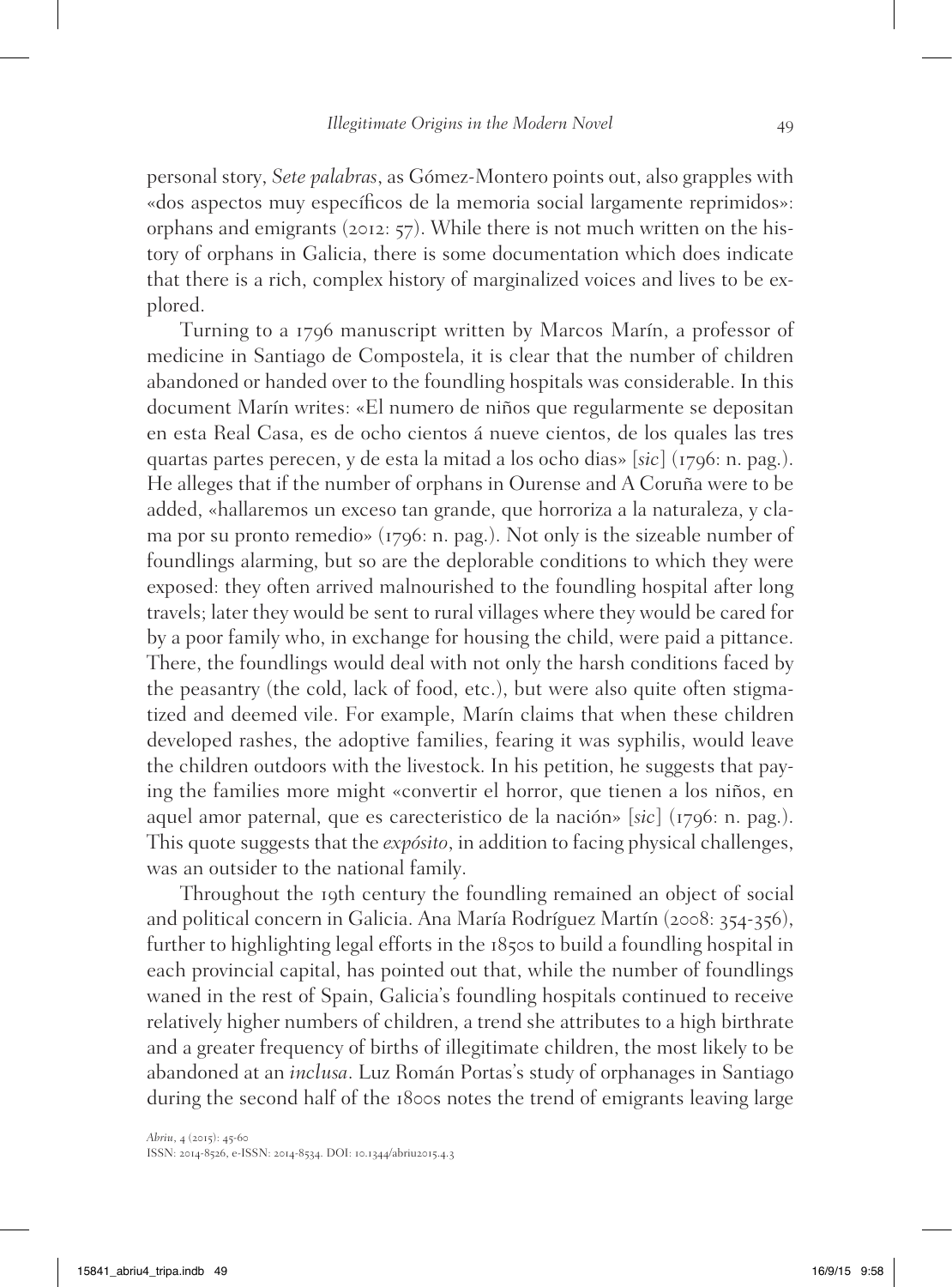numbers of children for adoption. She states that on many occasions «se encomendaba a la Casa de Beneficiencia a los hijos, mientras los padres trataban de abrirse camino en tierras sudamericanas» (1989: 85), a finding that brings together two of the themes of *Sete palabras* —emigration and abandonment within a historical context*.*

The invisibility of the *inclusas*, according to Rodríguez Martín, was owed to their being «ligados a la ilegitimidad, a la deshonra y a la pobreza», and as such «provocaban el rechazo social y el distanciamiento de las personas más destacadas de la ciudad» (2008: 382-3). A similar social invisibility was suffered by the foundlings themselves, who, like Faustino de Toro, suffered their «identidad difusa» which «corresponde con su falta de raíces: no contaban con padres, ni con apellidos propios, ni con patrimonio ni casa familiar» (Rodríguez Martín 2008: 380). Although these institutions were not well documented by historians or in the press, and did not keep detailed records through much of the period, orphans and foundlings did have a presence in literature. The first novel written and published in Galician was Marcial Valladares's *Maxina ou a filla espúrea* (1881); however, despite her own illegitimacy, this spurious daughter bears a familiar resemblance to the many other protagonists of the Galician novel. Orphans, foundlings and illegitimate children populate the pages of many other novels, among them: Rosalía de Castro's *La hija del mar* (1859), Xesús Rodríguez's *A cruz de salgueiro* (1899), Miguel Lugrís Freire's *O penedo do crime* (1889), Heraclio Pérez Placer's *Prediuci*ó*n* (1889), and Emilia Pardo Bazán's *Los pazos de Ulloa* (1886), *La madre naturaleza* (1887)*,* and *Morriña* (1889). The above-cited poem «Lo que envidia un expósito» by San Martín synthesizes the anxiety of many of the characters of these coetaneous novels: the longing for a personal identity and social legitimacy, symbolized by the possession of a last name.

## SETE PALABRAS AND THE NOVEL OF THE REXURDIMENTO

Many foundlings had their baptismal surnames replaced with «Expósito» (Toro 2009: 350), or with the places they were found, such as «de Toro». Having always thought his toponymic last name was of Jewish origin, the realization it is simply a name given to foundlings produces a stir of emotions: «Esa explicación tan querida para o teu lado snob [...] Que se as túas listas de intelectuais e artistas xudeus. É, sénteste xudeu, un xudeu de carallo [...] Elitisimo, ver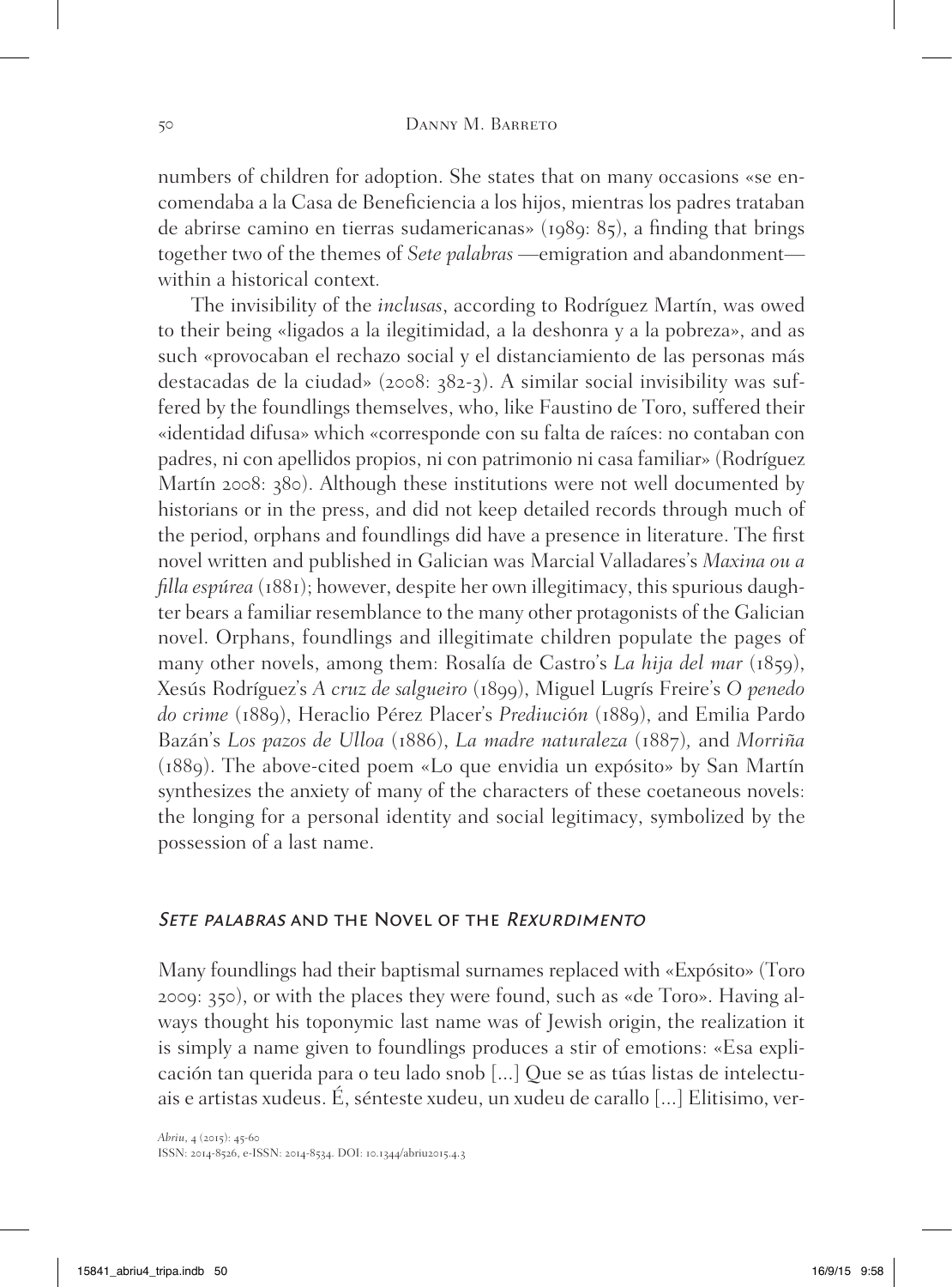dadeiramente iso é o que che atrae, ese elitismo cultural [...] Nin es xudeu nin descendes de xudeus, agora xa o sabes, o teu apelido vén dun hospiciano así vai deixando o conto de vez» (2009: 55). The myths around his identity provided, if nothing else, a sense of belonging to history and a literary tradition. Having these narratives pulled out from under him unsettles his position and leaves him feeling isolated.

This unsettling of identity requires the narrator and reader to reconsider the roles of place and language —two cardinal points of modern Galician identity— in the formation of the self. For example, it is particularly ironic (or perhaps appropriate) that the narrator/author, a Galician writer of comparable celebrity, should have a grandfather who comes from Zamora, a region considered geographically and linguistically a part of what has been termed «Galicia irredenta» (López Mira 1998), belonging linguistically to the Galician-speaking world but administratively beyond its borders, and whose residents the narrator refers to as «[x]entes de fronteira, minorías abandonadas» (Toro 2009: 141). This novelist considered by many to be one of the most representative of Galician letters has his roots in a bilingual territory, just as the contemporary Galician novel has its roots in Valladares's *Maxina,* subtitled «conto en galego e castelán». *Sete palabras* leaves behind Santiago —a place that is safely and comfortably Galician— for places where linguistic and political borders do not overlap and the subjects are delegitimized and abandoned, like a population of foundlings, forgotten as an inconvenient truth for a national and linguistically defined identity. Suso de Toro's anxiety about these border subjects has been shared by historians whose «acritical and achronic acceptance of the borders of the current territory of Galicia as the ultimate, undifferentiated borders of historical analysis», as Lourenzo Fernández Prieto warns, «can lead to errors just as grave as those resulting from a similarly unquestioning recourse to Spanish state borders» (2011: 26).

Questions of territory and language overlap with those of illegitimacy and abandonment in the treatment of the theme of emigration both in the novel as well as in history. It is Faustino's emigration that also leads to the shame that the narrator's father feels growing up as a fatherless child. The grandfather's disappearance also raises the uncomfortable question of whether he had a new family in Cuba, an idea that provokes another identity crisis in the narrator. At first he scoffs at the idea: «Daquela terías primos morenos, ou pretos. Escachas a rir neste cuarto de hotel habaneiro» (Toro 2009: 240). As the possibility becomes increasingly plausible, he worries about his own children and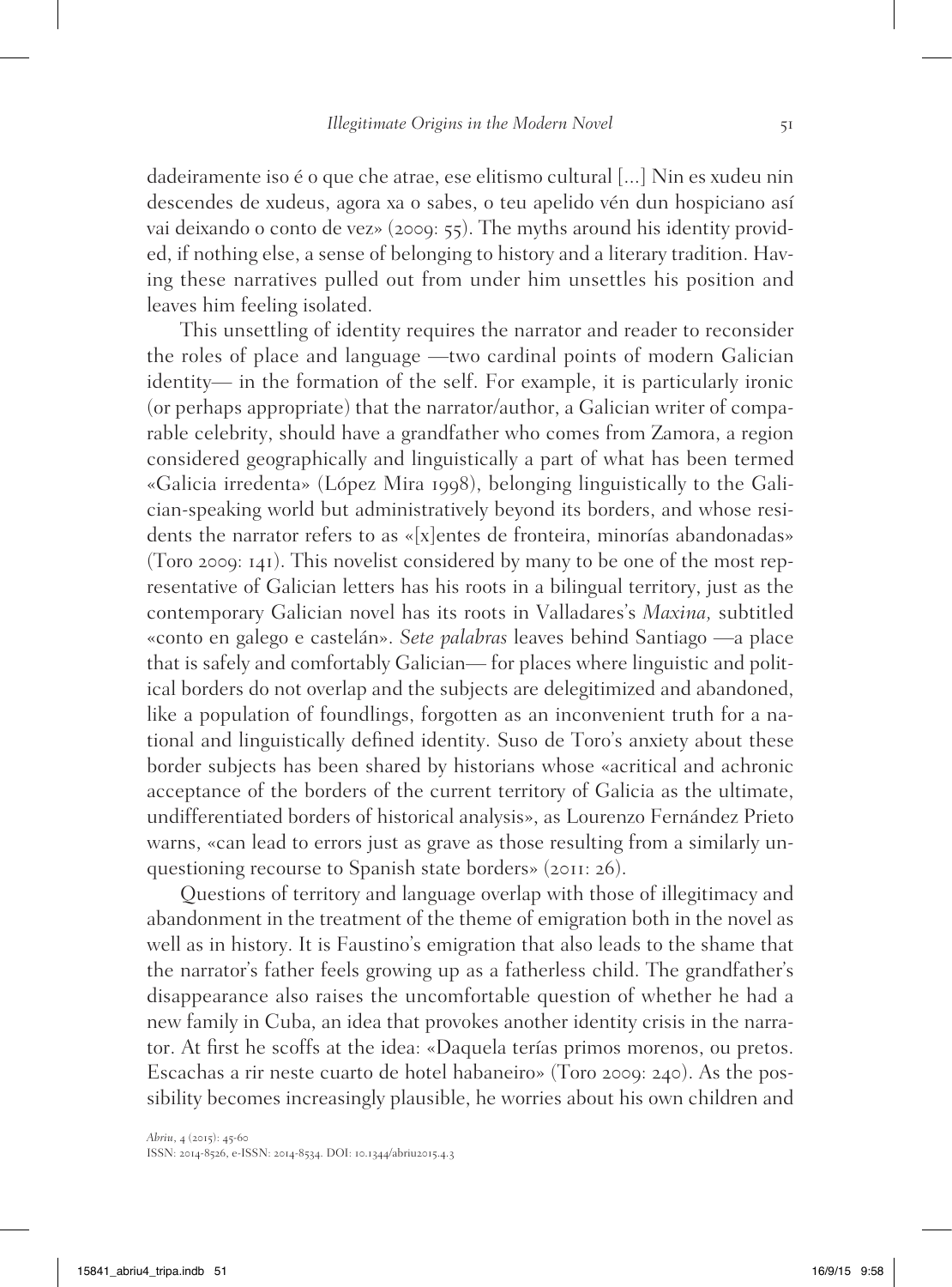what he considers to be the shame of introducing them to a new set of illegitimate, poor and black relatives. The greatest challenge, however, is how this situation would undermine his own sense of identity as a modern, bourgeois European: «Aquí», he says in reference to Cuba, «non hai maneira de facer literatura europea, mecagoental» (2009: 252). Further on he states:

Recoñeces en ti ese temor a achegáreste á xente, a fundíreste nela. E tamén a vergoña anticipada de que realmente sexan parentes teus. Que has facer ti con esa parentela, dun tipo de humanidade tan distinto de ti, dun mundo tan distinto do teu. Aquí é todo moi literario, mais na túa vida diaria habíache resultar incómodo tratar con esas persoas. Hai en ti sutís repugnancias clasistas, non o negues (Toro, 2009: 253).

The threat of miscegenation creates a fear of impurity of blood, the idea that the family's racial and economic status could be delegitimized, making them less entitled to a European narrative of progress and privilege.

We know that the narrator is aware of the history and tales of Galician emigration by his trunk full of books on the topic. Although he is familiar with the narrative, when he draws close to the experience of emigration, he has to confront the lived reality of the emigrant. His sense of self is threatened and he feels ashamed and fearful that Galicianness, which he has imagined as solely European, might in fact not be, thereby undermining his status as a modern European intellectual.

Ultimately, once he has dismissed the possibility of any relation, he paints a more sympathetic view of this Cuban de Toro that resonates with his own sense of being the grandson of a foundling. He writes, «A inseguridade, a inestabilidade, a ansiedade que deben sentir os mulatos, divididos entre o desexo de asimilarse aos brancos á fin e o orgullo e a reivindicación dunha orixe negra. Mais sen poder ser verdadeiramente nin un nin outro, un impostor sempre» (2009: 262). Not having any genetic relation opens the possibility for a new sense of self-recognition in the other de Toro. The uncanny sense of detachment and belonging experienced by the narrator reflects the ways in which «from afar it is possible to see things up close, to reclaim them as one's own», as Mariela Méndez affirms in her analysis of similar themes of space, gender and identity in the poetry of María do Cebreiro Rábade Villar (2014: 645).

This patrilineal history of «[t]odos eses homes» that he originally sought to write and which would weave together the history of the men of his family becomes a ghostly «camiño de ecos e sombras e vaste transformando coas más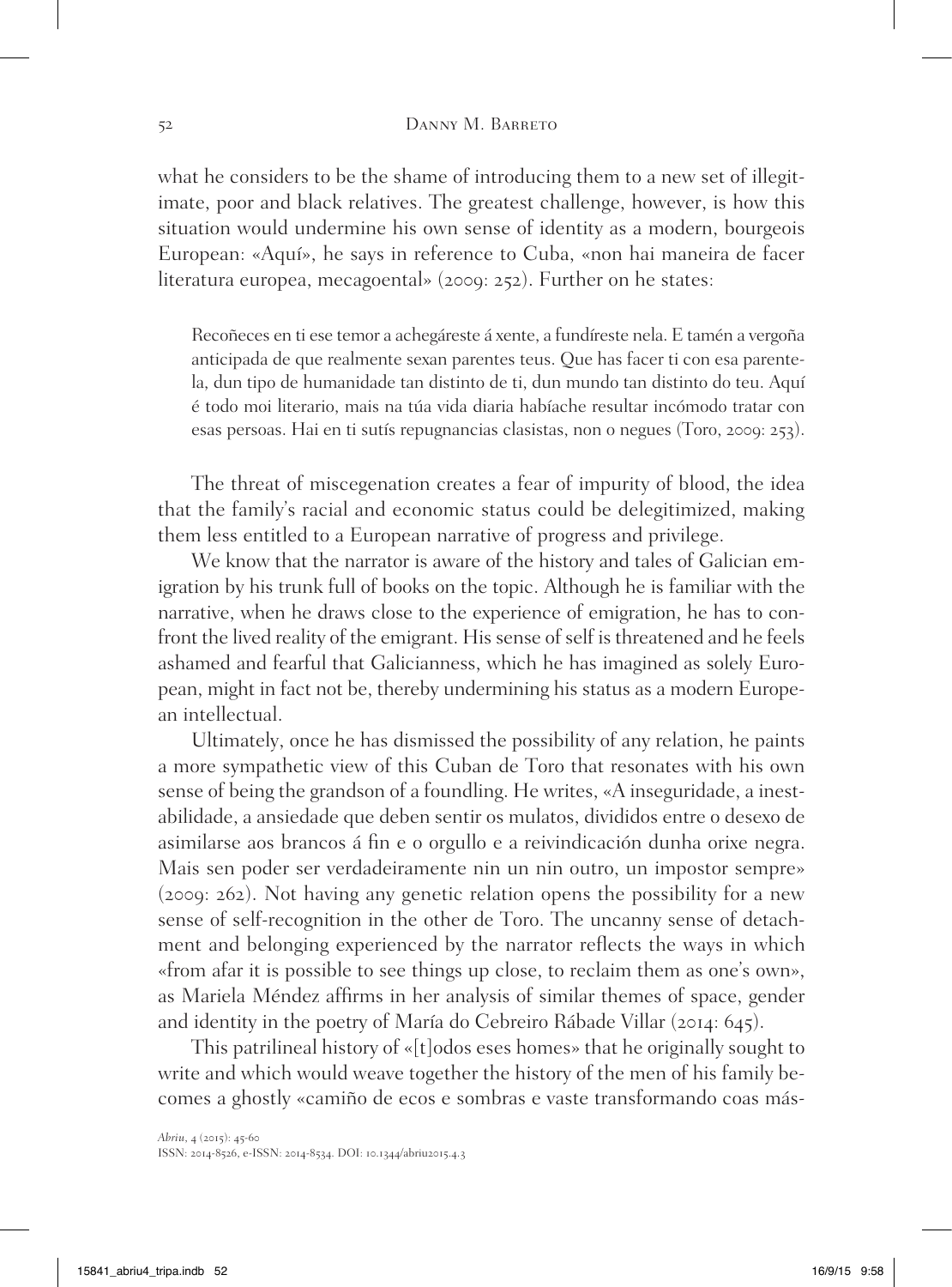caras dos outros, teu avó, teu tío, teu pai» (Toro 2009: 206). Despite his obsession with understanding and even taking on these men's identities, as the author continues to probe into this masculine past, questions of gender too arise, revealing yet another omission from the personal and collective histories. As the collection of documents, photos, and books continues to grow, he becomes aware that this patriarchal history and others are incomplete: «Recordas na túa equipaxe os libros sobre os emigrantes ás Américas e pensas que hai pouco escrito sobre as mulleres e os fillos que ficaban» (2009: 155). The project of creating a national narrative and limiting definitions of *galeguidade* has led to a sense of identity and a history marked, as Kirsty Hooper puts it, by «lagoas e ausencias» (2006a: 65), particularly those of women and their cultural production. Confronting his spurious origins, the narrator realizes that, rather than forfeiting the story he hoped to tell, it is simply a different one. Towards the end of his search and novel, the narrator wonders if it was really his grandmother Valentina «quen che encargou esta busca e non teu pai, como pensabas? Daquela non foi a ferida da orfandade do teu pai, foi o amor da Valentina?» (2009: 295). The narrator realizes that another story is possible, one in which his grandmother «[p]ode ser vista como unha heroína abandonada» (2009: 295). Although this heroine remains at the margins, it seems relevant that de Toro's patriarchal novel does recognize the sexism that has rendered the feminine invisible within discussions of national literary identity, an idea that reflects those of critics such as Hooper (2006b) and Miguélez-Carballeira (2013).

Establishing an origin story upon a single patriarch intended to act as the foundation of the identity of a modern, bourgeois Galician man quickly reveals itself to be an impossible task. If rethinking history, as Rábade Villar suggests, «significa rescatar tamén as outras historias que existiron pero que non se impuxeron» (2012: 4), in *Sete palabras,* writing the history of fathers and sons and of the canonized author prompts the need for alternative histories of abandoned women, orphans, foundlings and emigrants. Like the narrator, de Toro's readers must accept the fact that origins are incomplete, multiple and impure. The search for Galician origins —as exemplified by de Toro's novel often leads authors, critics and literary historians back to the second half of the 19th century. Interestingly, however, as stated earlier, de Toro's narrator seems to ignore any direct connection to the Galician literature of this period, despite the thematic and ideological commonalities. Just as he is unwilling to accept Faustino's reduction to the single word «expósito», de Toro, like many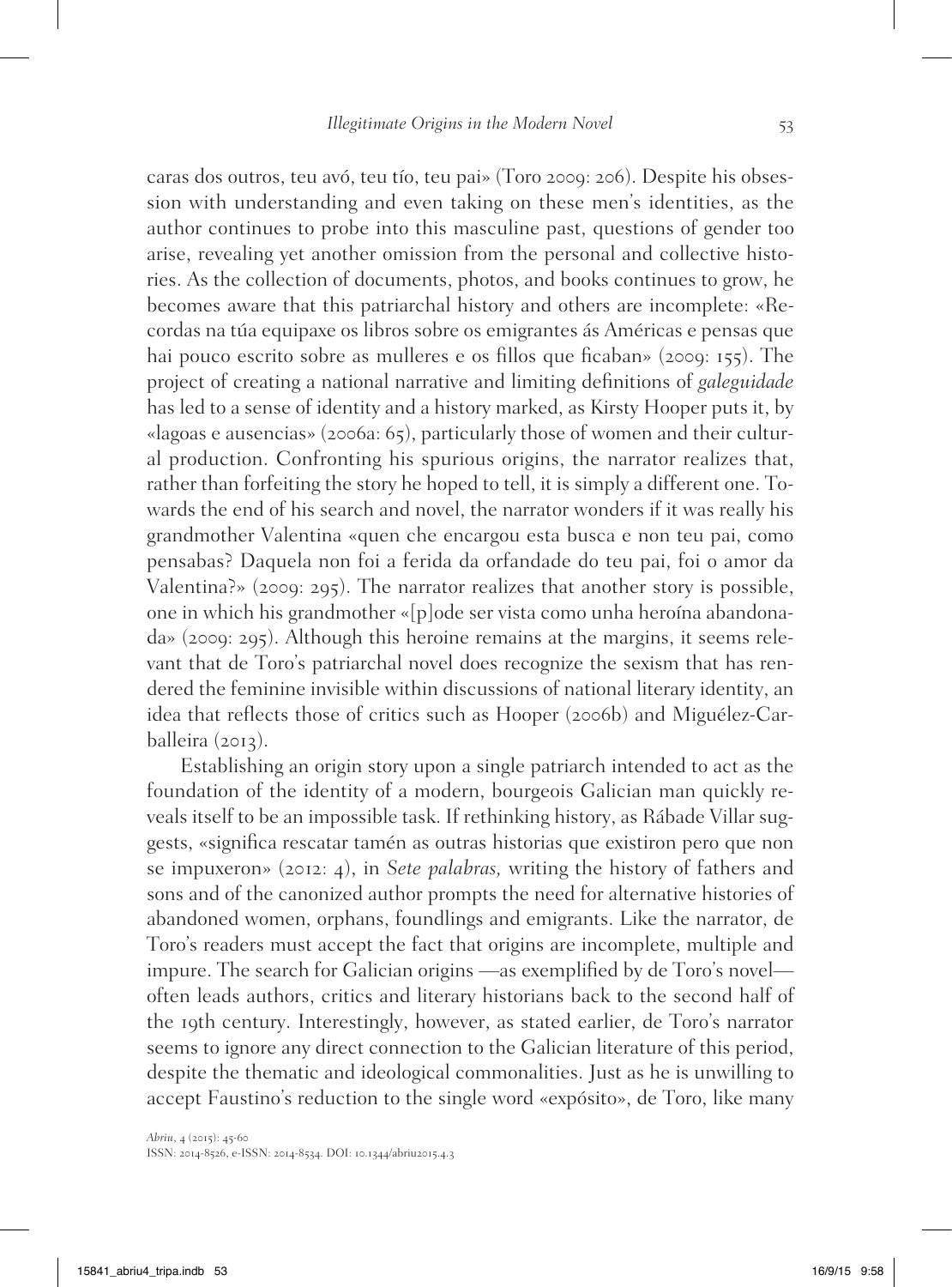scholars, continues a trend in Galician letters of omitting the 19th century novel as part of its literary history.

During the *Rexurdimento*, «the renewal of the Galician language, literature, and other forms of artistic activity were part of the political project to reclaim a national status for Galicia» (Figueroa 2011: 40). Historians and literary critics are wont to remember the period as one in which intellectuals sought to give shape, visibility and legitimacy to a history and culture that had been expunged by Spanish nationalism. Galician literature, as Xoán González-Millán (1994; 1998) has argued, became implicated in and inseparable from this legitimizing political project given the relative weakness of other social discourses, a notion echoed by Antón Figueroa (2011: 40) in his recognition that this political process went hand in hand with the sentiments expressed through Galician poetry. As such, the history of Galician nationalism is inseparable from a history of Galician literature and, like de Toro's personal narrative, «mestur[a] o vivido co soñado ou imaxinado» (Toro 2009: 20).

Extolled as the period of creation of a modern Galician self-awareness, the *Rexurdimento* is less remembered for the lack of political consensus, linguistic plurality and ideological ambiguity by which it was characterized. At this purportedly singular originary moment in the 19th century, we find, as Figueroa reminds us, that «A literatura rexorde, ou nace se quere, vinculada a unha heterodoxia política e tamén en certo modo como unha heterodoxia literaria dentro do campo español» (2001: 114). More recently, Rábade Villar has underlined the fact that «[d]ende o Rexurdimento, a literatura galega enfrentouse ao problema da fractura social e da descontinuidade histórica e nalgúns casos converteu, paradoxalmente, estas condicións en estímulos para a súa construción e supervivencia» (2011: 34). Discontinuities and losses, as she illustrates in the work of Rosalía de Castro —herself the iconic illegitimate child of Galician letters have the potential to become catalysts for a literary production imbued with deep political resonances. So it is the case with de Toro's narrator whose introspection reveals: «O que se che revelaba era un baleiro que levabas dentro e nin sequera o sabías, e en descubríndoo sentías alegría» (2009: 18).

Yet, while many writers of the *Rexurdimento* acknowledged these fractures, critics —motivated by an obsession with purity and fear of «a fragmentación (identificada co dialectalismo) e a contaminación (identificada coa presión do castelán)» (Rábade Villar 2011: 40)— have tended to readings that favor a linguistic national project. However, continuing to read the 19th century in relation to this project is proving to be an unsustainable practice.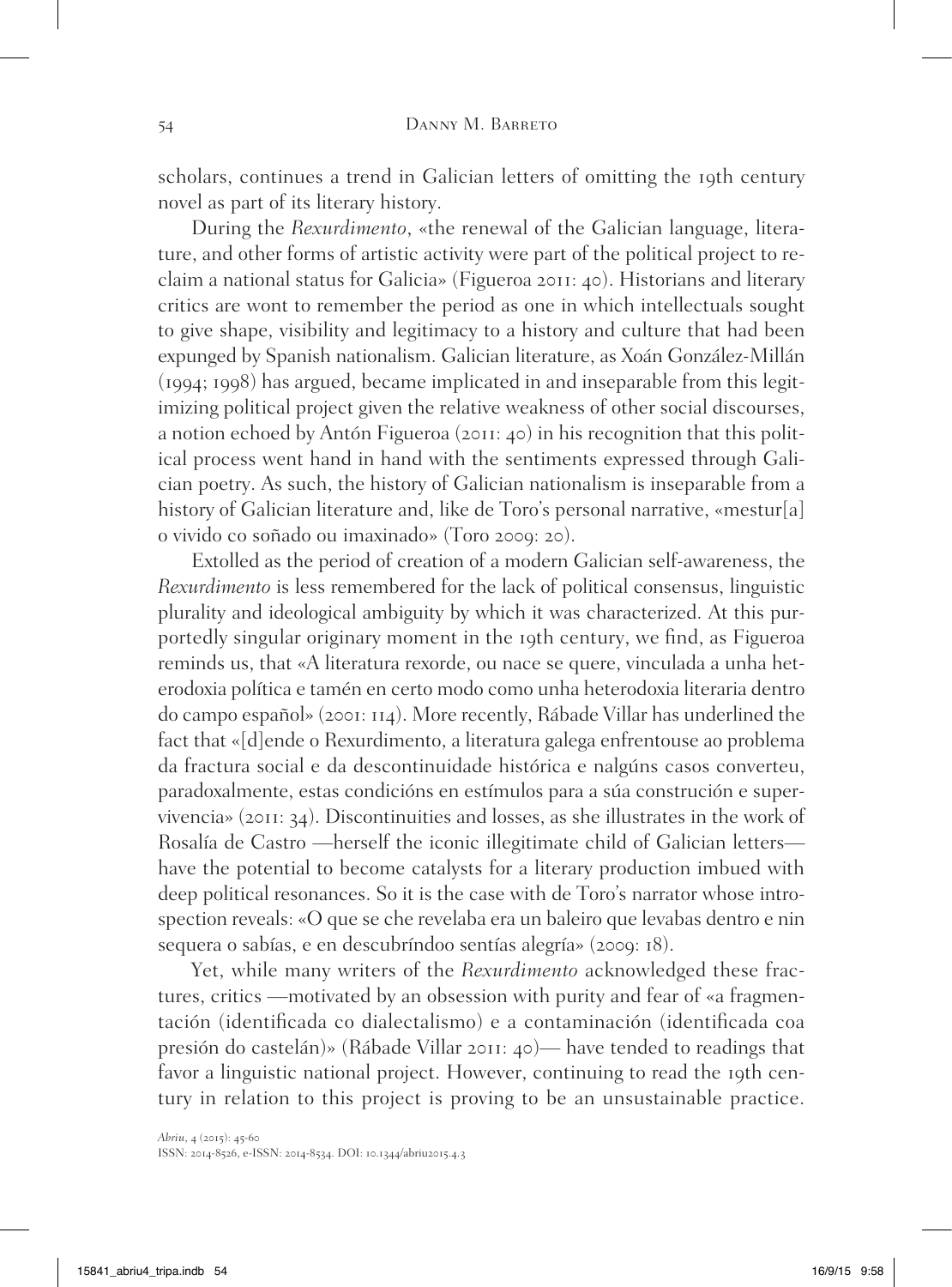Rábade Villar (2011) has also shown that the poetry of the *Rexurdimento* did not only help to legitimize a Galician political project but also offered a resistance to some of the dominant and limiting forces within the *galeguista* movement. I would argue that the *criterio filolóxico* (linguistic criterion) and its fixation on linguistic purity has been responsible for the exclusion, marginalization and underestimation of Galician prose of the *Rexurdimento*, as these works are almost by definition works that draw heavily on Castilianisms, dialects, and non-standardized language choices, a claim made in earlier studies of sexuality and emigration in the 19th-century novel (Barreto 2011a; Barreto n.d.).

During the *Rexurdimento*, Galician novelists in both Castilian and Galician faced the challenges of creating a regional literature in prose without many local models, the latter undertaking the doubly arduous task of creating in a language that had developed an air of rustic humility and grown unaccustomed to appearing in print. Whereas writers in verse could seek particularly Galician modes of expression in the *cantigas* and poetry of the Middle Ages, Galician novelists had little beyond the folktale, a genre well cultivated during the *Rexurdimento*. Owing to this predicament, González-Millán claimed *Maxina ou a filla espúrea* was a landmark in modern literary history whose «relevancia en el contexto del incipiente sistema literario gallego de la época sería igual o superior a la del poemario rosaliano» (2004: 52). Despite the relevance of the *Rexurdimento* novel, the conditions alongside which the novel thrived throughout Europe and the Americas —an urban bourgeoisie, an independent nation-state and an imperial language— were unevenly available to writers within the Galician context. For these reasons, the Galician novel emerged in the *fin de siècle* as a genre of secondary importance and enjoyed limited attention from readers and critics, both then and now.

Although *Sete palabras* was written nearly a century and a half later, the literary obsession with tracing origins and grappling with discontinuities persists. This may not be surprising given that many of the conditions under which the *Rexurdimento* novel emerged endure today: the «symbolic codification» of Galician identity «from within Galician society itself» still rests heavily on the literary field and the act of «reading (and writing too) in Galician is not only a political practice, but also a subversive one because of its lack of role models» (Vilavedra 2008: 188, 226). Obviously the preoccupation with origins is not unique to Galicia, nor is de Toro alone in this search for origins and legitimacy within Galicia. As Hooper has shown, contemporary women writers too have been struggling with issues of genealogy, turning to literature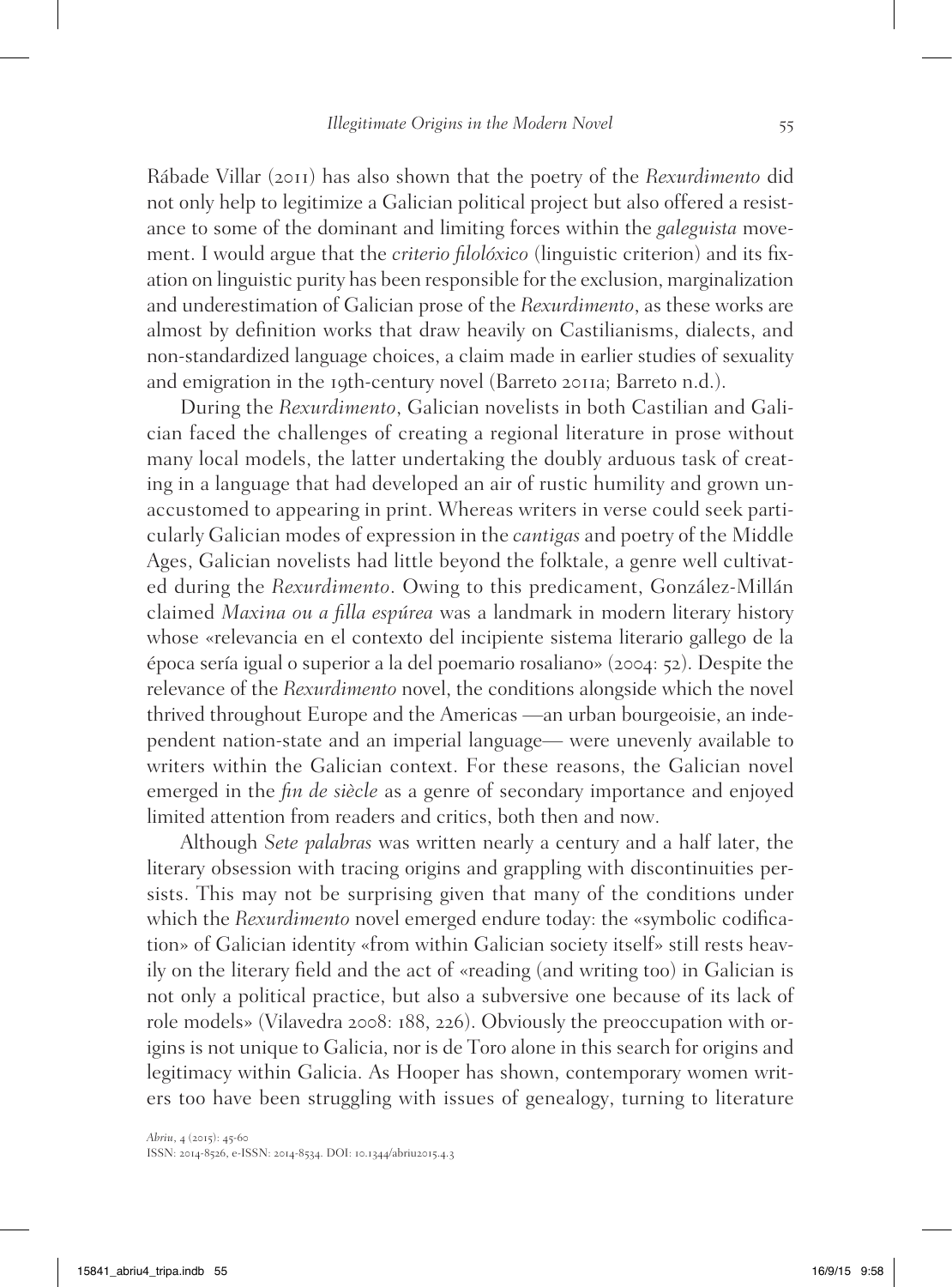«where those myths of origin can be most comprehensively rewritten» (2006b: 45). Sexual identity, emigration and family history are entwined in Mario Regueira's *Outono aqu*í (2012), and in the recent Galician film *Crebinsky* (2011) orphans return to their place of origin. These collective and individual searches for origins convert the rupture and silence that characterize this history into catalysts for creation.

Despite being in good company, for the individual, the process of recognizing that one's identity is founded upon omissions and lack is a difficult one. As we see in *Sete palabras,* the sense of self as a modern, middle-class intellectual of importance is constantly threatened by a history of abandonment which forces him to reconsider his sense of belonging to a particular language, territory, class and cultural context. Exposing the crevices in the foundational myths upon which identity has been built will involve exposing illegitimacy, shifting authority away from the center and toward those who have been pushed to the margins: from the masculine towards the feminine, from center to periphery, from home to abroad, from purity to hybridity.

## Conclusions: From Legitimacy Towards Belonging

«Any national legitimization project», Figueroa writes, «whether completely or only partially successful, is a social process that commits an entire group to the search for internal and external recognition» (2011: 40). Similarly, Fernández Prieto claims that historians of Galicia are «condemned to become involved in the political and social struggles over the legitimacy of their objects of study» (2011: 25). These concerns have extended to the field of Galician Studies in recent years, as critics and writers have had to ineluctably weigh in, however implicit or explicitly, on the ontological question of who and what is Galician. The legitimacy of the field and cultural identity has rested heavily on language and literature. This philologization of culture has led to what Vilavedra terms a defensiveness of linguistic and literary discourse, a reification that «exerts a kind of tacit protectionism on the different manifestations of that common heritage that is language» (2008: 221-222). These scholars' concerns were voiced within two years of the publication of *Sete palabras*. Since then some of that defensiveness seems to be subsiding with the increased recognition of Galicia within academe (the increased visibility of the field within the Modern Language Association, numerous international conferences, the launching of new jour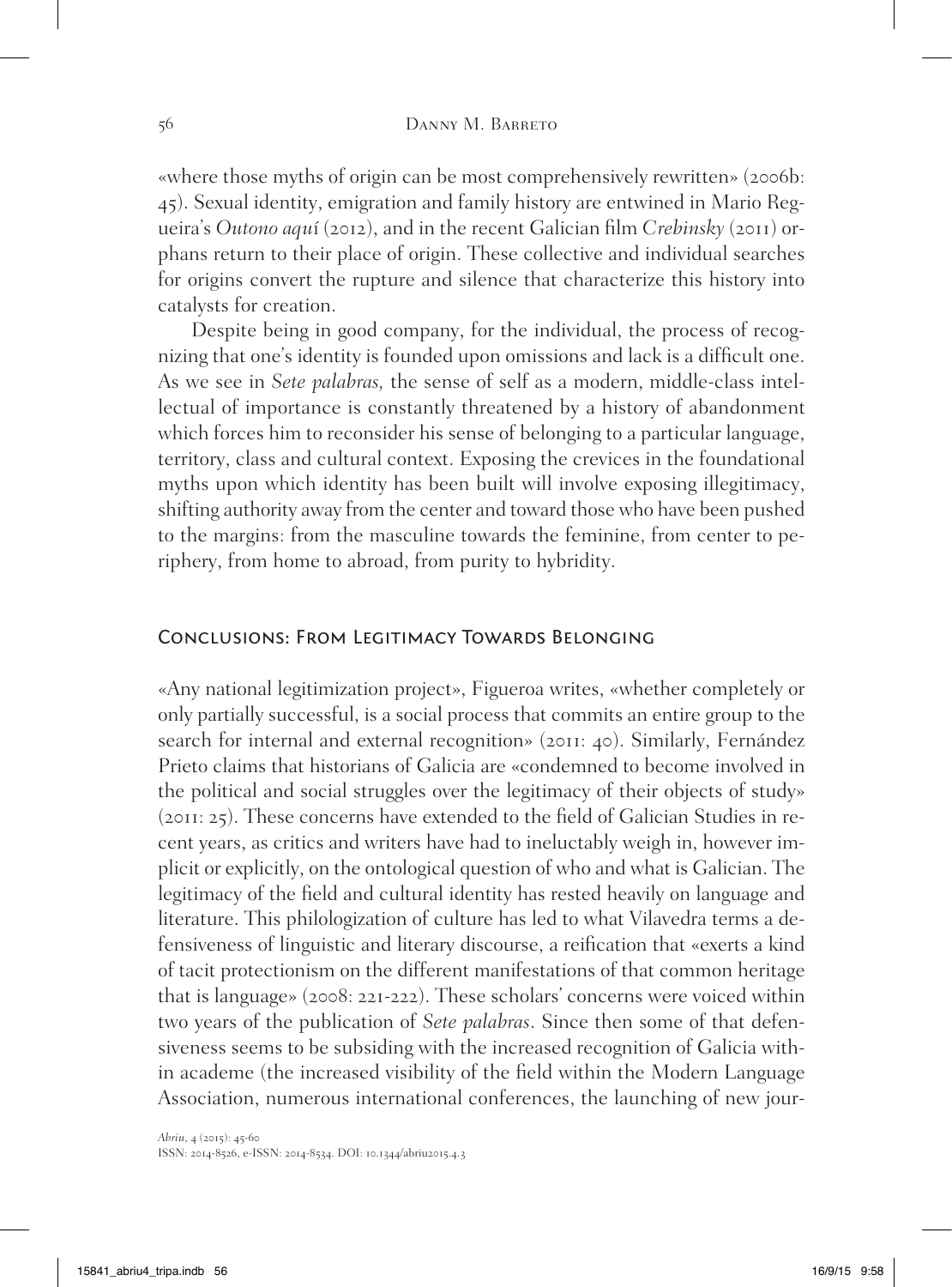nals, publications in languages other than Galician, etc.). Similar to my previous argument that cinema has permitted hybridized notions of *galeguidade* to be performed (Barreto 2011b), a move away from discourses centered solely on «legitimacy», «recognition» and «heritage» —a logic and rhetoric steeped in patriarchy— will perhaps open up more space for alternative, dissenting and diverse voices.

Since the *Rexurdimento,* writers and historians have invested tremendously in projects seeking to limit Galicia to a homogeneous, distinct and discrete territorial and linguistic entity. Yet, remarkably, Galicia continues to elude any limiting discourses and draws our attention to the fact there exist multiple Galicias. Time and again we find ourselves having to adjectivize a number of places, peoples and practices that are undeniably Galician but that do not conform to these rigid territorial and linguistic boundaries, such as *Galicia estremeira*, *Galicia emigrante* and *Galicia castelanizada.*

Similarly, it is worth considering the existence of a *Galicia espúrea*. This spurious Galicia is that which refuses to ignore the discontinuities, traumas and absences in its own history. The voice of this Galicia is perhaps loudest in the prose of the *Rexurdimento*, a period in which «a perda converteuse nun dos motores da produción cultural, e a literatura nun dos seus principais de representación histórica» (Rábade Villar 2011: 11), but, as illustrated by *Sete palabras*, it continues to haunt the present. The history of the Galician novel has been a discontinuous one (March 2008), leading to anxiety about what it means to write a Galician novel or to situate oneself within a national novelistic tradition. Rather than fear a lack of origins, the modern writer and critic can see him or herself as part of a long and strong literary trajectory that is bound precisely by questioning the dominant myths of national origin. Once we move beyond genealogies and origins, we can trace what Méndez would call «alternative mappings of belonging», discourses that «construct a sense of belonging via dispossession, disowning, distance» (2014: 648).

Literature's efficacy in legitimizing the nation has depended upon its ability to create a sense of what Benedict Anderson would call «community» (1991) or Doris Sommer, «intimacy» (1991). Nineteenth-century writers were able to accomplish this through a wide number of metaphors, particularly those of the nation as home or as family. Making nation synonymous with home could mean, by extension, that the members were like a family bound not only to a shared space and language but also to each other through a set of affective, economic and biological bonds. Although times have changed and the literary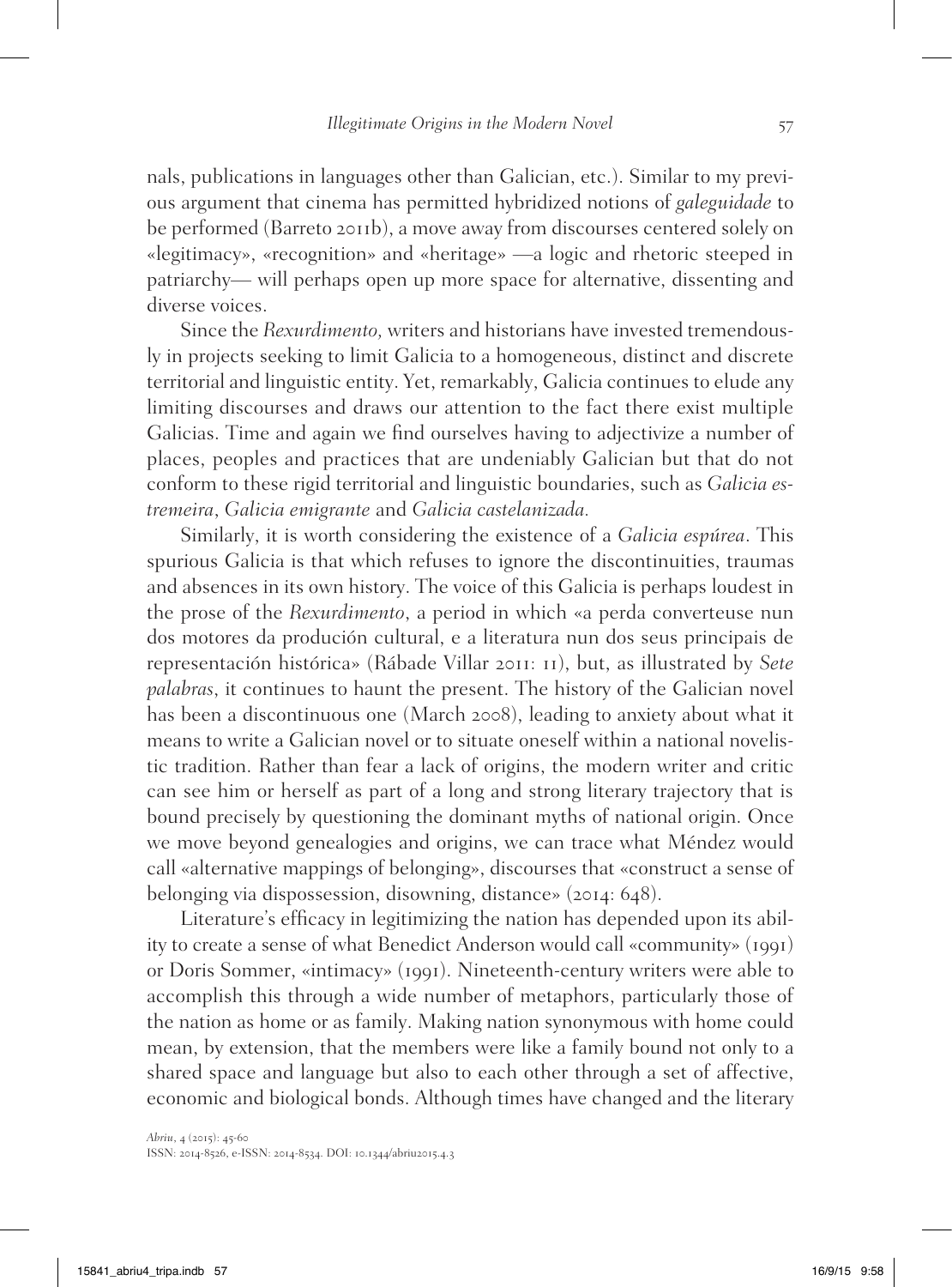and national projects have evolved, in the case of Galicia, writers and critics still strive to legitimize a particular national identity, and inescapably discover that their familial and national genealogy is incomplete, exposing a Galicia that shares the plight of a spurious child. This Galicia, which has been silenced and kept from view, is a persistent source of illegitimacy that haunts the literary imaginary and that threatens to challenge the dominant myths of *galeguidade.* Yet, if embraced and accepted, it can become a source of creativity and, contradictory though it may seem, provide an alternative sense of belonging to Galicia that would transcend territory and language.

## WORKS CITED

- Anderson, Benedict (1991). *Imagined Communities: Reflections on the Origin and Spread of Nationalism*. New York: Verso.
- BARRETO, Danny (2011a). «A promiscuidade sexual, lingüística e rexional da novela galega do século XIX: un estudo d'*A cruz de salgueiro* de Xesús Rodríguez López». *Galicia* 21, C, 3-18.
- BARRETO, Danny (2011b). «Ir de morto, ir de vivo: Galicians in a State of Living Death». *Journal of Spanish Cultural Studies*, 12.4, 385-399.
- BARRETO, Danny (n. d.). «'Sen pátrea nin lareira': los espacios nacionales y domésticos en la novela transatlántica *¡A Besta!* de Xan de Masma». *Galician Review* [forthcoming].
- Fernández Prieto, Lourenzo (2011). «Interpreting Galician History: The Recent Constructions of an Unknown Past». Kirsty Hooper; Manuel Puga Moruxa (eds.). *Contemporary Galician Cultural Studies: Between the Local and the Global*. New York: MLA, 24-39.

Figueroa, Antón (2001). *Nación, literatura, identidade*. Vigo: Xerais.

- Figueroa, Antón (2011). «National Literature and the Literary Field». Kirsty Hooper; Manuel Puga Moruxa (ed.). *Contemporary Galician Cultural Studies: Between the Local and the Global*. New York: MLA, 40-53.
- Gómez-Montero, Javier (2012). «Del mito a la anamnesis. Subconsciente urbano y memoria histórica en *Trece badaladas* y *Home sen nome* de Suso de Toro (con un apunte sobre la dificultad de la reconstrucción memorialística en *Sete palabras*)». Sadi Lakhdari (coord.). *Voces de Galicia: Manuel Rivas y Suso de Toro*. Paris: Indigo; Côté-femmes Éditions, 42-66.
- González-Millán, Xoán (1994). «Do nacionalismo literario a unha literatura nacional. Hipóteses de traballo para un estudio institucional da literatura galega». *Anuario de Estudos Literarios Gallegos*, 67-81.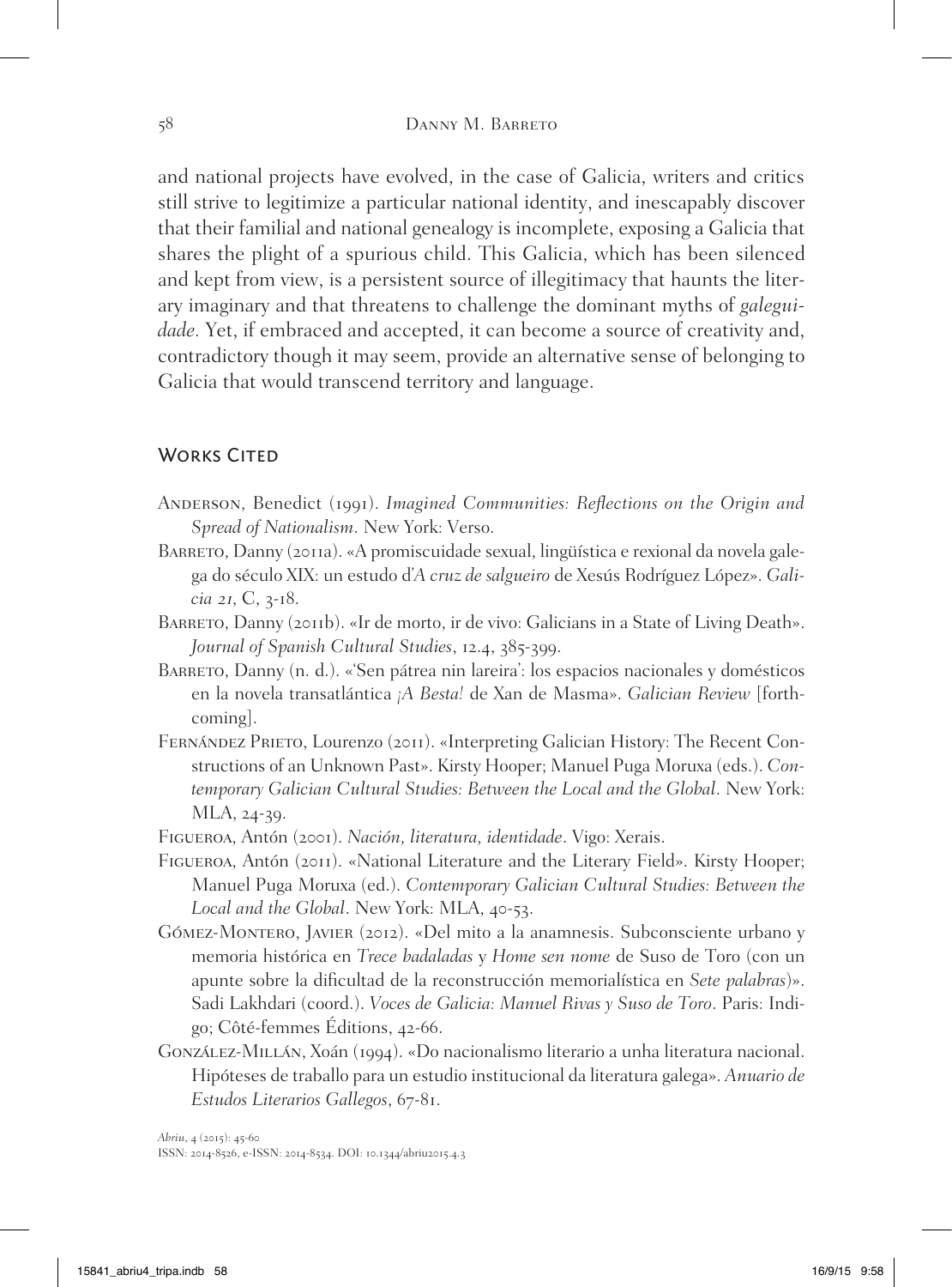- González-Millán, Xoán (1998). «O criterio filolóxico e a configuración dunha literatura nacional: achegas a un novo marco de reflexión». *Cadernos da Lingua*, 17, 5-24.
- González-Millán, Xoán (2004). «E. Pardo Bazán y su imagen del "Rexurdimento" cultural gallego en la *Revista de Galicia*». *La Tribuna*, 2, 35-62.
- Hooper, Kirsty (2006a). «Novas cartografías nos estudos galegos: nacionalismo literario, literatura nacional, lecturas posnacionais». *Anuario Grial de Estudos Literarios Galegos* 2005, 64-73.
- Hooper, Kirsty (2006b). «Alternative Genealogies?: History and the Dilemma of "Origin" in Two Recent Novels by Galician Women». *Arizona Journal of Hispanic Cultural Studies*, 10, 45-58.
- López Mira, Álvaro Xosé (1998). *A Galicia irredenta*. Vigo: Xerais.
- March, Kathleen (2008). «The Galician Novel». Marta E. Altisent (ed.). *A Companion to the Twentieth-Century Spanish Novel*. Woodbridge: Tamesis, 235-246.
- Marín, Marcos (1796). *Plan presentado a los señores visitadores de esta Real Casa... con el fin de mejorar la suerte de los niños expósitos que en su Real Inclusa se depositan*. Manuscript. Biblioteca Xeral: Santiago de Compostela.
- Méndez, Mariela E. (2014). «Alternative Mappings of Belonging: *Non son de aquí* by María do Cebreiro and *Rasgado* by Lila Zemborain». *Bulletin of Hispanic Studies*, 91.6, 637-657.
- Miguélez-Carballeira, Helena (2013). *Galicia, a Sentimental Nation: Gender, Culture and Politics*. Cardiff: U. of Wales P.
- Moreiras-Menor, Cristina (2011). «Narrativa gallega contemporánea y memoria cultural». Palmar Álvarez-Blanco; Toni Dorca (coord.). *Contornos de la narrativa española actual (*2000*-*2010*). Un diálogo entre creadores y críticos*. Madrid: Iberoamericana, 151-161.
- Rábade Villar, María do Cebreiro (2011). *Fogar impronunciable: poesía e pantasma*. Vigo: Galaxia.
- Rábade Villar, María do Cebreiro (2012). «Entre a norma e a excepción». *Galicia* 21, D, 3-4.
- RODRÍGUEZ MARTÍN, Ana María (2008). «El destino de los niños de la Inclusa de Pontevedra, 1872-1903». *Cuadernos de Estudios Gallegos*, 55.121, 353-388.
- Román Portas, Luz (1989). *La asistencia social en Galicia: El Hospicio de Pobres de Santiago de Compostela. (*1860*-*1900*)*. A Coruña: Diputación Provincial de A Coruña.
- Richardson, Nathan E. (2002). «Of Cows and Melancholics: Regional Cities and Countries on the Global Map». *Postmodern Paletos: Immigration, Democracy and Globalization in Spanish Narrative and Film,* 1950*-*2000. Lewisburg: Bucknell UP, 172-206.
- Romero, Eugenia (2012). *Contemporary Galician Culture in a Global Context: Movable Identities*. Lanham: Lexington Books.